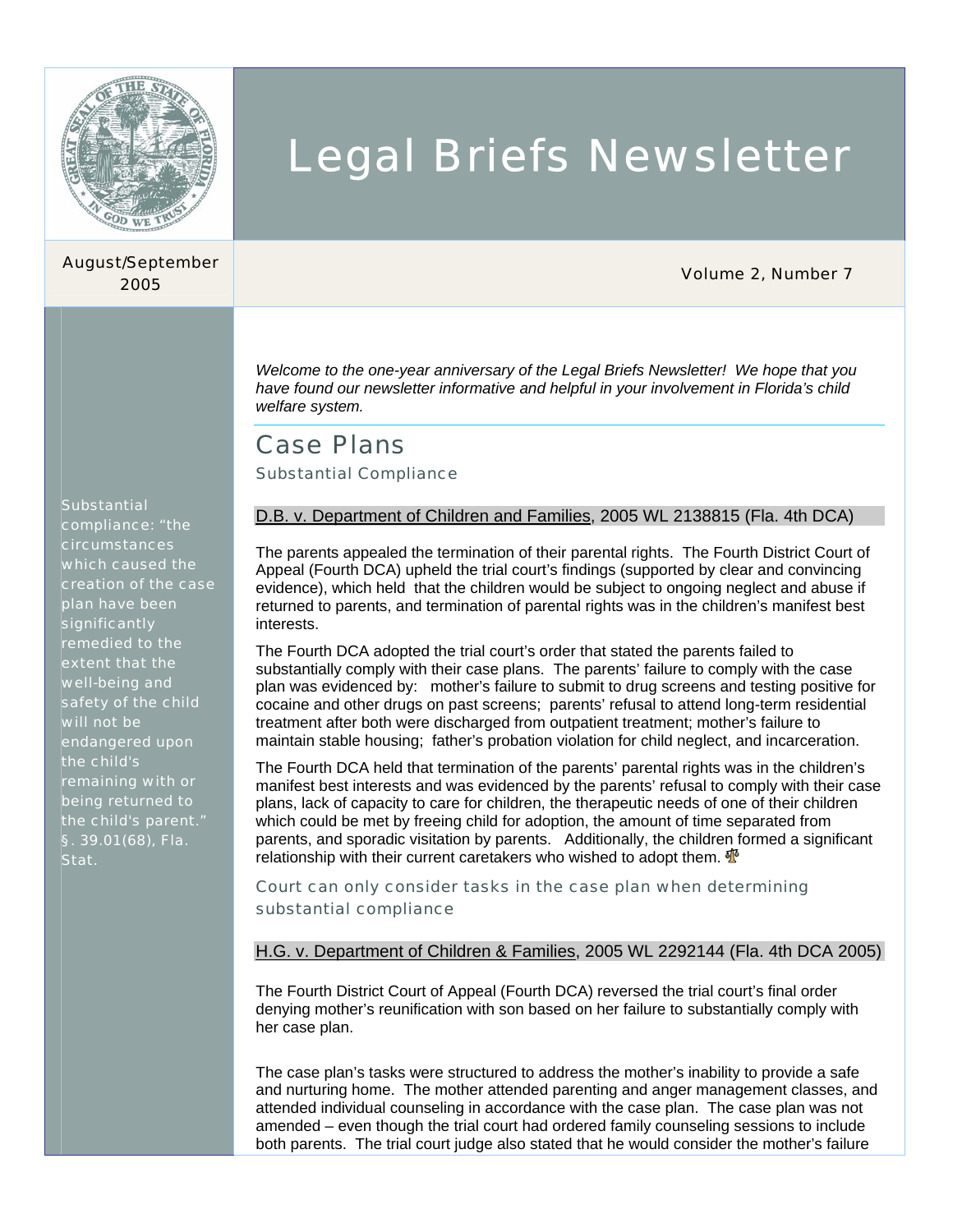to pay child support when issuing his ruling regarding reunification.

The trial court adopted the Department of Children and Families' (the Department) proposed case plan that changed the goal from reunification with the mother to "maintaining the relationship with the father." The mother appealed.

The law requires that the court return children to their parent if the parent has substantially complied with the case plan and the child will not be endangered. Even though the mother did not participate in counseling with both parents, the Fourth DCA held that the mother did substantially comply with the case plan. The Fourth DCA held that it was improper to consider mother's failure to attend the family counseling sessions including both parents and failure to pay child support when determining whether the mother had substantially complied with the case plan. Consideration of these tasks was improper because the mother's case plan was never amended to include family counseling with both parents and child support payment.

The Fourth DCA reversed the trial court's denial of reunification and reversed the case plan goal change. The Fourth DCA remanded the case with instructions to reunify the child with the mother under protective supervision of the Department unless the court finds reunification would be detrimental to the child. *See* Fla. R. Juv. P. 8.415(f)(2).

#### Substantial Compliance and Reunification

### S.P. v. Department of Children and Families, 904 So.2d 615 (Fla. 4th DCA 2005)

Mother moved for reunification with her child, and Department of Children and Families (the Department) moved to terminate protective supervision and permanently place the child with the paternal grandmother. The trial court denied reunification with the mother and granted termination of protective supervision. Mother appealed the trial court's holding.

The Fourth District Court of Appeal (Fourth DCA) held that evidence was insufficient to establish that living with mother would be unsafe for child and reversed the trial court's holding with directions.

At one permanency hearing, the general master found that the mother had not substantially complied with her case plan but had "completed all of her tasks." The mother eventually filed a motion for reunification in which she stated that she had completed all of her tasks. The trial court denied the motion.

The court must return a child to the custody of the parents if the court determines that the parent has substantially complied with the case plan unless reunification would be detrimental to the child. *See* § 39.701(8)(b), Fla. Stat. (2002). The Fourth DCA held that the mother had substantially complied with the case plan as she had completed her tasks and further found that there was no evidence that placing the child with the mother would be detrimental to the child. The only statement regarding the mother's ability was that returning the child to the mother might be "overwhelming."

The Fourth DCA reversed the trial court's holding and remanded for the trial court to make findings to support the conclusion that the mother cannot provide a safe environment for the child.  $\Phi$ 

## Single-Parent Termination of Parental Rights

#### In re L.C., 908 So.2d 568 (Fla. 2d DCA 2005)

The trial court terminated parental rights (TPR) as to mother's five children. The children have four fathers. The trial court terminated two of the fathers' parental rights to three of the children. The Second District Court of Appeal (Second DCA) affirmed the mother's and father's TPR as to one child. However, the Second DCA reversed the termination of mother's rights to the remaining four children. As a result, the Second DCA held that the fathers' terminations must be dealt with as single-parent terminations.

The Second DCA held that the trial court properly terminated mother's parental rights as one of the children who had suffered at least two instances of severe abuse and who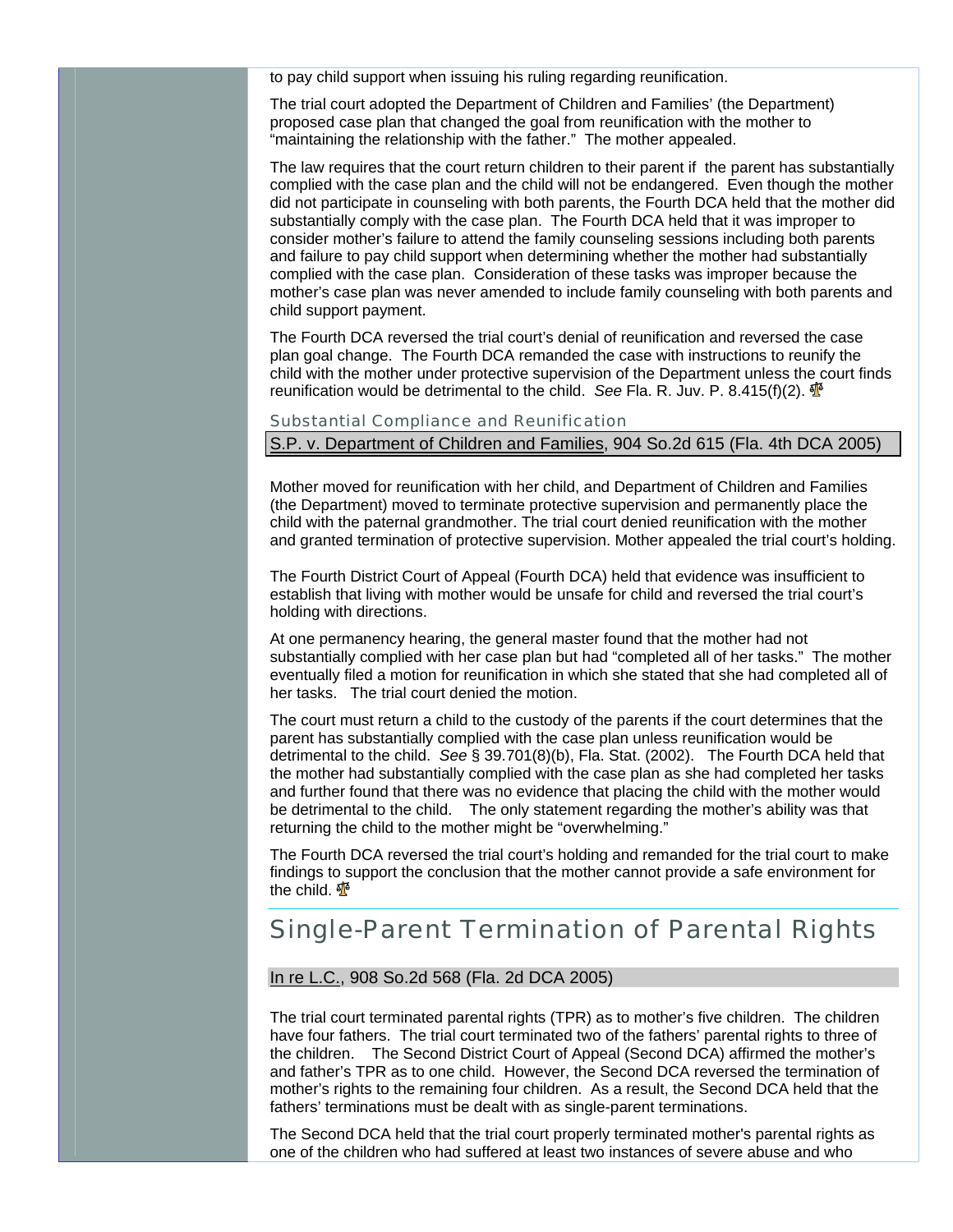Section 39.811(6) permits singleparent termination under the following circumstances: (a) If the child has only one surviving parent; (b) If the identity of a prospective parent has been established as unknown after sworn testimony; (c) If the parent whose rights are being terminated became a parent through a singleparent adoption; (d) If the protection of the child demands termination of the rights of a single parent; or (e) If the parent whose rights are being terminated meets any of the criteria specified in [ss. 39.806\(1\)\(d\) and](http://web2.westlaw.com/find/default.wl?DB=1000006&DocName=FLSTS39%2E806&FindType=L&AP=&mt=Westlaw&fn=_top&sv=Split&vr=2.0&rs=WLW5.10)  [\(f\)-\(i\)](http://web2.westlaw.com/find/default.wl?DB=1000006&DocName=FLSTS39%2E806&FindType=L&AP=&mt=Westlaw&fn=_top&sv=Split&vr=2.0&rs=WLW5.10).

required extraordinary care because of his medical condition. The mother had opportunity and capability to prevent the abuse and knowingly failed to prevent the egregious conduct that threatened the life, safety, or physical, mental, or emotional health of child or child's sibling. In addition, the mother failed to obtain adequate medical care for her child, which was egregious abuse that endangered life of child. One father's parental rights to one child were properly terminated based on egregious abandonment. The father had virtually no contact with special-needs child over extended periods.

The Department failed to present clear and convincing evidence that mother posed substantial risk of significant future harm to other four children, as would justify termination of mother's parental rights to remaining children.

Because of the reversal of the mother's parental rights, termination of the fathers' parental right must be justified as single-parent terminations. The Department failed to present clear and convincing evidence that first father egregiously abandoned his other child, as would justify termination of father's parental rights. The record did not support termination of either fathers' parental rights as single-parent terminations under statutory section listing circumstances under which parental rights of one parent could be terminated without severing rights of the other parent. The only ground for termination cited by trial court, which would have permitted single-parent termination, was section of statute listing incarceration as ground for termination of parental rights, which had separately been rejected on appeal.  $\Phi$ 

## Non-Offending Parent

Regardless of offending parent's substantial compliance with their case plan, the trial court is not required to return the child to the offending parent when a non-offending parent placement is available

## R.W. v. Department of Children and Families, 909 So.2d 402 (Fla. 1st DCA 2005)

The mother appealed the trial court's order changing her case plan goal from reunification to permanent custody with the father -- a non-offending parent. The mother argued that, because the trial court found she substantially complied with her case plan and the case plan goal throughout the proceedings was reunification, the court must return the child to her. § 39.701(9)(b), Fla. Stat. (2004).

The First District Court of Appeal (First DCA) held that the father was a non-offending parent and as such, the court was required to place the child with the non-offending parent if certain conditions are met, including that the placement is in the child's best interests. See § 39.521(3)(b), Fla. Stat.

The First DCA further held that even though substantial compliance with the case plan is required before a child can be reunited with an offending parent; the trial court is not required to return the child to the offending parent when a non-offending parent placement is available. It is within the court's discretion to give permanent custody to the nonoffending parent. The First DCA affirmed the trial court's order.  $\mathbf{\Phi}$ 

## Anders Procedure

Applicable to appeals of orders placing a child in residential treatment

## L.M. v. Department of Children and Families, 2005 WL 2043497 (Fla. 5th DCA)

In this appeal of a dependency order that placed a child into residential treatment, the child's counsel moved to withdraw, certifying that, after a conscientious review of the record, he determined in good faith that there are no meritorious grounds on which to base an appeal.

The Fifth District Court of Appeal (Fifth DCA) considered whether the procedures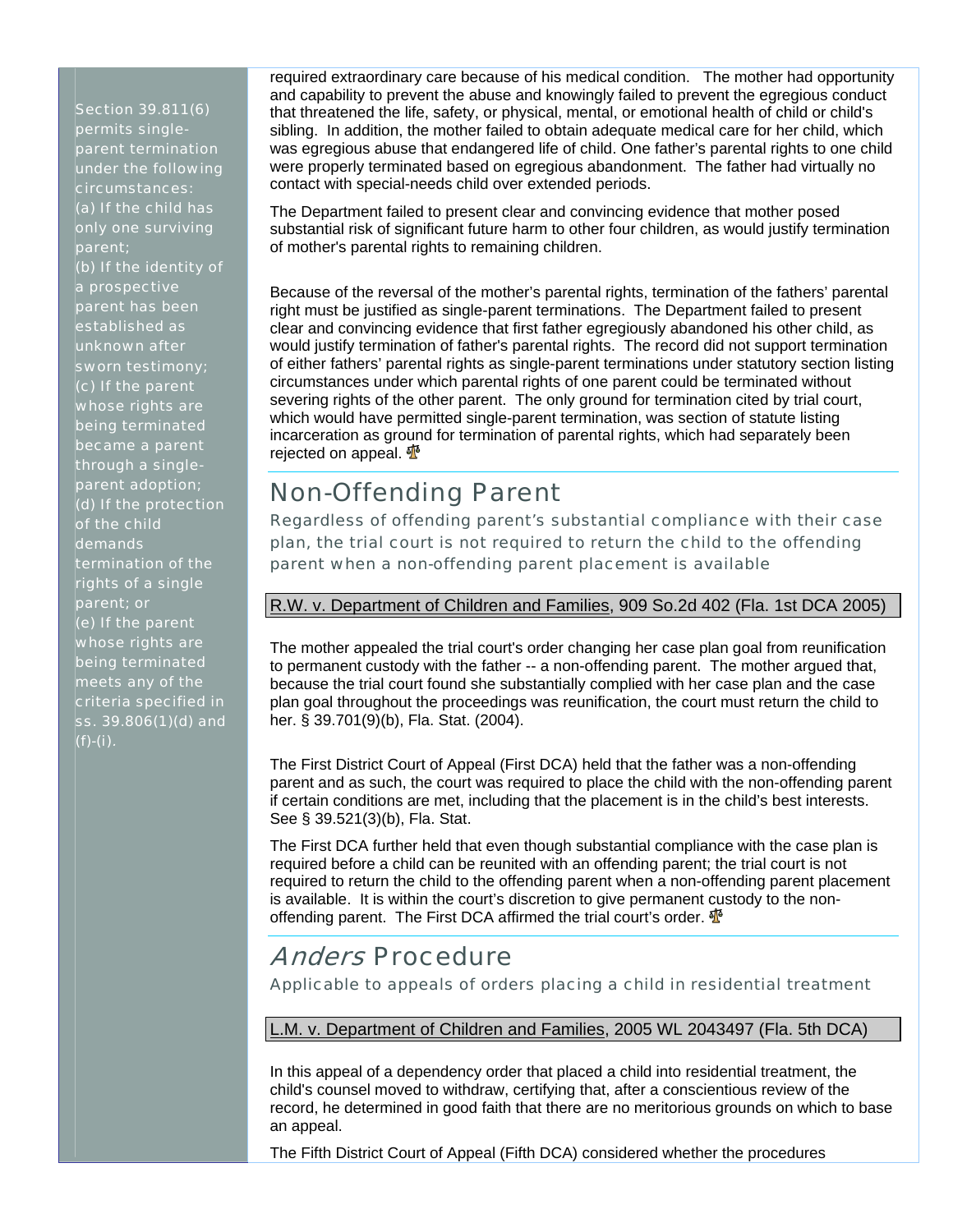applicable to criminal cases, as set forth in *Anders v. California*, 386 U.S. 738, 87 S.Ct. 1396, 18 L.Ed.2d 493 (1967), are applicable to appeals of orders placing a child in residential treatment.

The Fifth DCA held that "given the curtailment of the fundamental right of liberty which occurs when a child is placed into residential treatment, the fundamental policies and interests served by the *Anders* procedure (the appointed attorney files a brief to support the claim of absence of arguable issues for appeal), are also present in appeals taken from orders placing a child into residential treatment." The Fifth DCA Court deferred ruling on counsel's motion to withdraw and directed counsel to file *Anders* brief.

## Adoption

Private adoption agency right to intervene in dependency proceedings

#### In re S.N.W., 2005 WL 2467056 (Fla. 2d DCA)

The mother, without the knowledge of the Department of Children and Families (the Department) or counsel, contacted a private adoption agency (Adoption Miracles), selected prospective adoptive parents for her child, and executed consent to her child's adoption. Prior to the adjudicatory hearing in the dependency proceeding, Adoption Miracles filed a motion to terminate parental rights in the East Division of the  $13<sup>th</sup>$  Judicial Circuit – a division handling general civil, probate, and family law cases.

The mother decided that she no longer wanted to consent to the adoption and stated that the consent was obtained by fraud or duress and without an attorney present.

The trial court denied the Adoption Miracles motion to intervene and set aside the birth mother's consent to the adoption. The trial court intended to proceed with the dependency, and the Department intended to offer the mother a case plan.

The Second District Court of Appeal (Second DCA) held that the trial court was required to permit the agency to intervene in dependency proceedings, and the trial court erred in denying agency's request to intervene in dependency proceeding once the agency filed mother's consent to adoption.

The Second DCA further held that dependency court has authority to address validity of mother's consent to adoption. Further, the Second DCA held that a proceeding must be held to provide an appropriate evidentiary basis to establish whether the mother's consent was obtained by fraud or duress. Notice must be provided to the private adoption agency.

After holding the consent and intervention by Adoption Miracles was valid, the Second DCA held that proceedings in adoption case are secondary to dependency proceedings. The dependency court must determine that prospective adoptive parents are properly qualified to adopt child and that the adoption is in best interests of child.  $\mathbf{\Phi}$ 

## Independent Living

**Qualification** 

#### Department of Children and Family Services v. T.R., 906 So.2d 335 (Fla. 4th DCA 2005)

The trial court ordered the Department of Children and Family Services (the Department) to place the child, who was just shy of her eighteenth birthday, "in the Subsidized Independent Living Program & the Road to Independence Scholarship Program."

The Fourth District Court of Appeal reversed the trial court's holding and held that the child did not qualify for the programs because she had refused to be placed in a foster home and only children who have been in foster care qualify for placement in the programs. *See* §§ 409.1451(4)(c)2.a. and (5)(b) 2.a., Fla. Stat. Therefore, the trial court erred in ordering the Department to place the child in the programs.  $\mathbf{\Phi}$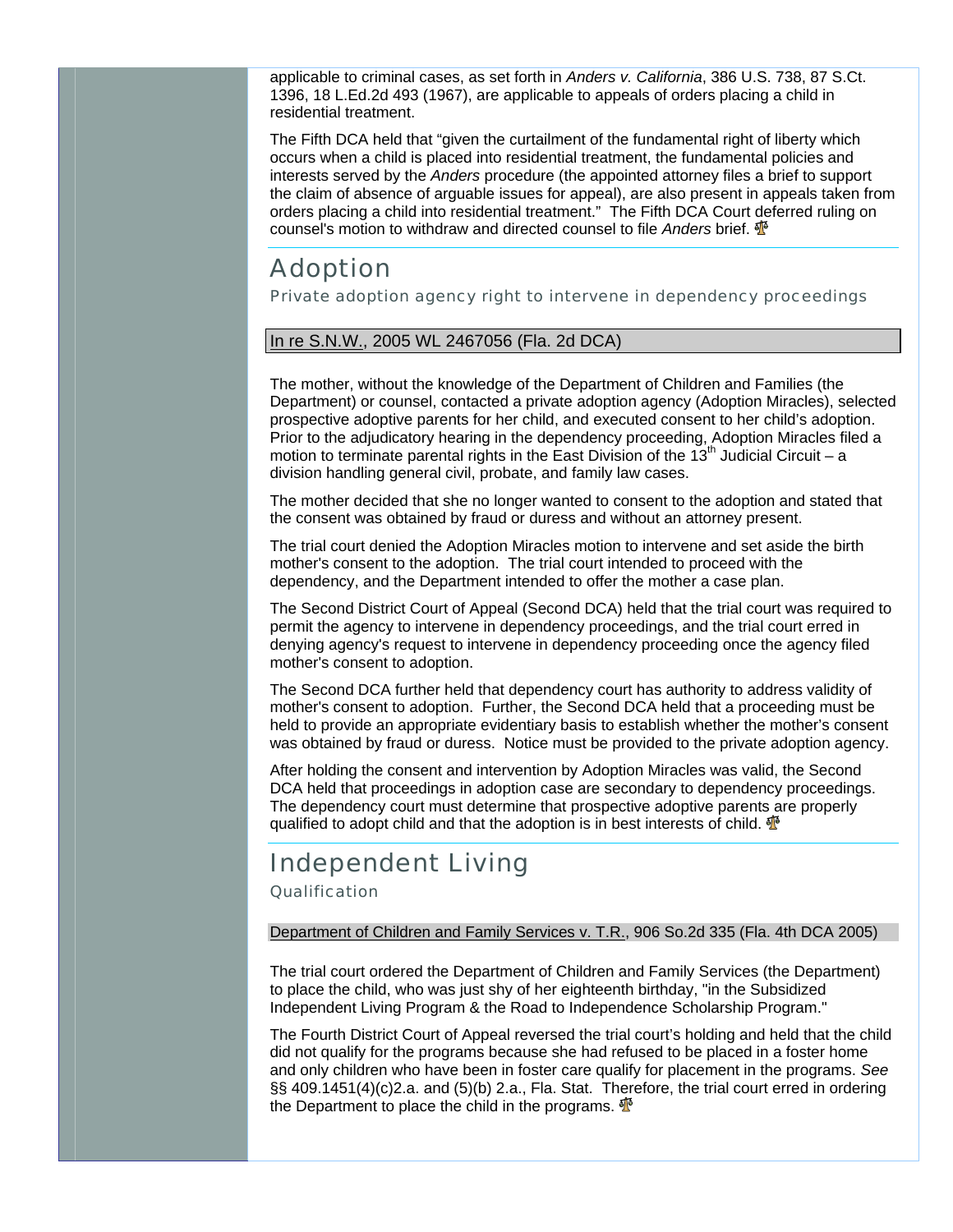## At-Risk Placements and Adoption

Andrea R. Hack, Esq. Permanency Project Director, Florida Statewide Guardian ad Litem Office

Delay can be a major hurdle in achieving timely permanency for children after parental rights are terminated (TPR). However, there are ways to ensure that the adoption process proceeds in a timely manner.

In Florida, a child cannot be placed in an "adoptive" or "pre-adoptive" home until legally free for adoption, or until the biological parents' rights are legally terminated. Until the child is in a pre-adoptive or adoptive home, the case is usually not handled by an adoptions caseworker, so work to complete the adoption is not typically done. However, Florida's Administrative Code provides an "at-risk" placement exception, allowing the case to be transferred or reclassified, and the caseworker to do virtually everything short of an adoption hearing to process and approve the home before the TPR takes place. Fla. Admin. Code R. 65C-16-009(5).

In order for a home to be classified as an at-risk placement, the prospective adoptive parents must clearly understand that the biological parents' rights have not been terminated, and there is no guarantee that the adoption will go through as anticipated. The potential adoptive parents must indicate in writing that they understand and accept the risks associated with the placement. The caseworker must also obtain the written approval of the District Family Safety Program Office (or the equivalent entity within a communitybased care provider) for an at-risk placement.

The Administrative Code provides that at-risk placements should be used whenever it would be in the child's best interests. Examples provided in the Code include when the TPR is on appeal, or when a TPR has been filed because it is unlikely that the child can be returned to the biological parents within a reasonable period.

Employing the at-risk provision of the Administrative Code enables an active caseworker to work with motivated adoptive parents prior to TPR to complete most of the adoption paperwork, and promises to short-circuit delays and provide permanency in a more timely manner.

In addition to benefiting children, using the at-risk placement provision allows Florida to come into compliance with federal mandates. The federal Adoptions and Safe Families Act (ASFA) requires every state's social service agency to begin to "identify, recruit, process, and approve "adoptive placements concurrently with filing or joining a TPR petition." 42 U.S.C. § 675(5)(e). This provision of ASFA was developed specifically "to ensure that a child does not wait unnecessarily between the time a TPR is granted and the child's permanent placement in a home." 65 Fed. Reg. 4062 (Jan. 25, 2000). ASFA requires that the efforts by the Department to secure and approve adoptive placements be "child-specific," "as meaningful as possible," and involve "whatever steps are necessary." 42 U.S.C. § 671(a)(15)(C); 45 C.F.R. § 1356.21(d)(3); 45 C.F.R. § 1356.21(g)(5). At a minimum, adoption recruitment efforts must include placing the child on regional, state, and national adoption exchanges. 45 C.F.R. § 1356.21(g)(5).

The at-risk placement provision of Florida's Administrative Code is a useful tool that enables the GAL program, the courts, and the Department to work together to comply with federal law while better serving the needs of Florida's dependent children.  $\Phi$ 

## Websites Resources

#### **Adoption and Safe Families Act of 1997 (ASFA)**:

http://www.acf.hhs.gov/programs/cb/laws/public\_law/pl105\_89.htm This law (1) re-defines "reasonable efforts"; (2) imposes deadlines for filing termination of parental rights petitions; (3) requires notice and an opportunity to be heard to foster parents, pre-adoptive parents, and caretaker relatives at all review hearings; (4) requires case plans to address efforts to achieve permanence; and (5) limits time for federally